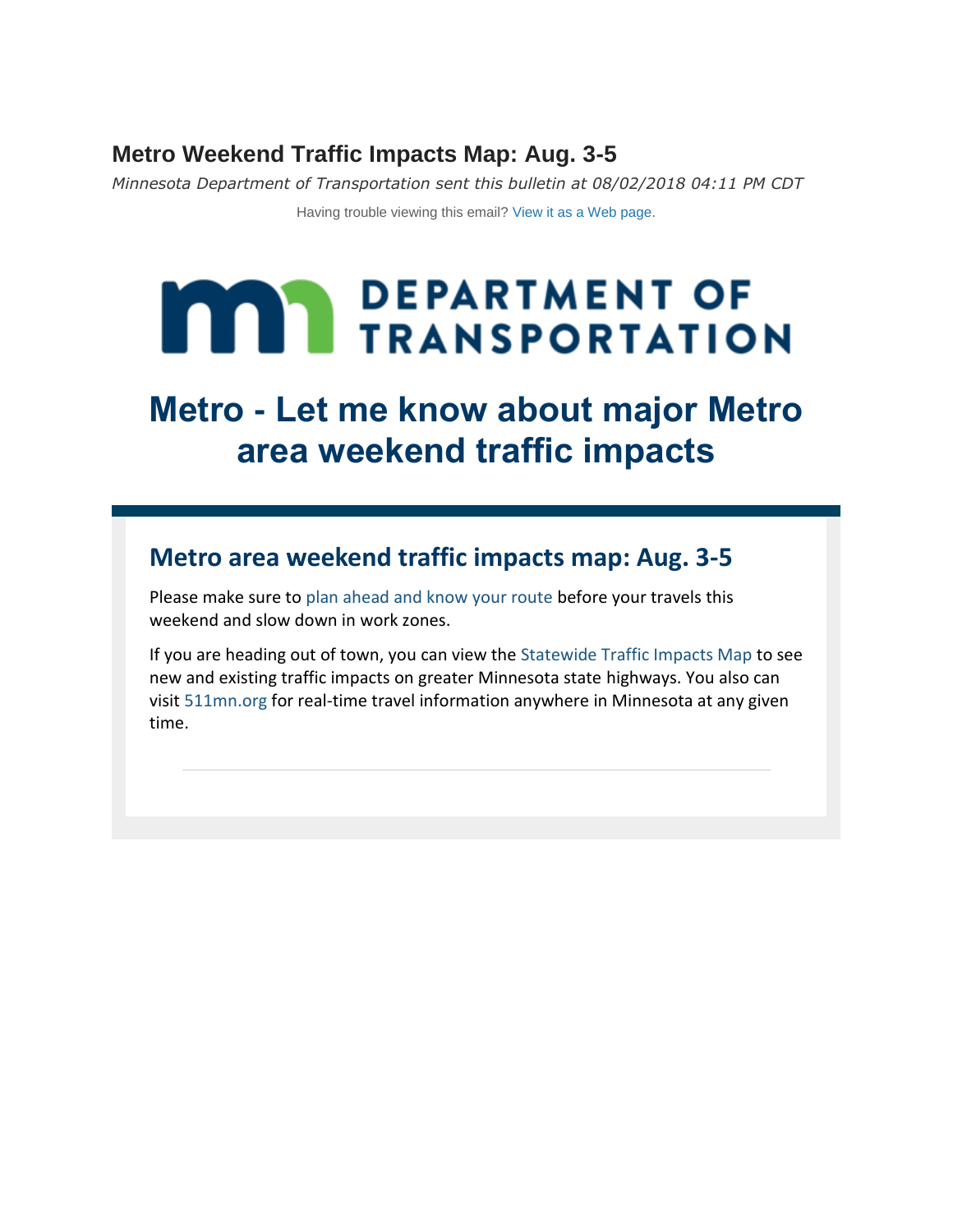

## **New this weekend**

These traffic impacts are new as of this weekend.

## **Hwy 3 in Inver Grove Heights**

Hwy 3 is closed between Co. Rd. 26 and 60th St. through mid-November.

Visit the City of Inver Grove Heights project page for more details: [http://www.ci.inver-grove-heights.mn.us/809/65th-Street-Hwy-3.](http://www.ci.inver-grove-heights.mn.us/809/65th-Street-Hwy-3?utm_content=&utm_medium=email&utm_name=&utm_source=govdelivery&utm_term=)

## **Hwy 5 near Victoria and Chanhassen**

 From 8 a.m. to 4 p.m. and again from 6 p.m. to 9 p.m. on Fri, Aug. 3, Hwy 5 will have alternating lane and turn lane closures controlled by flaggers between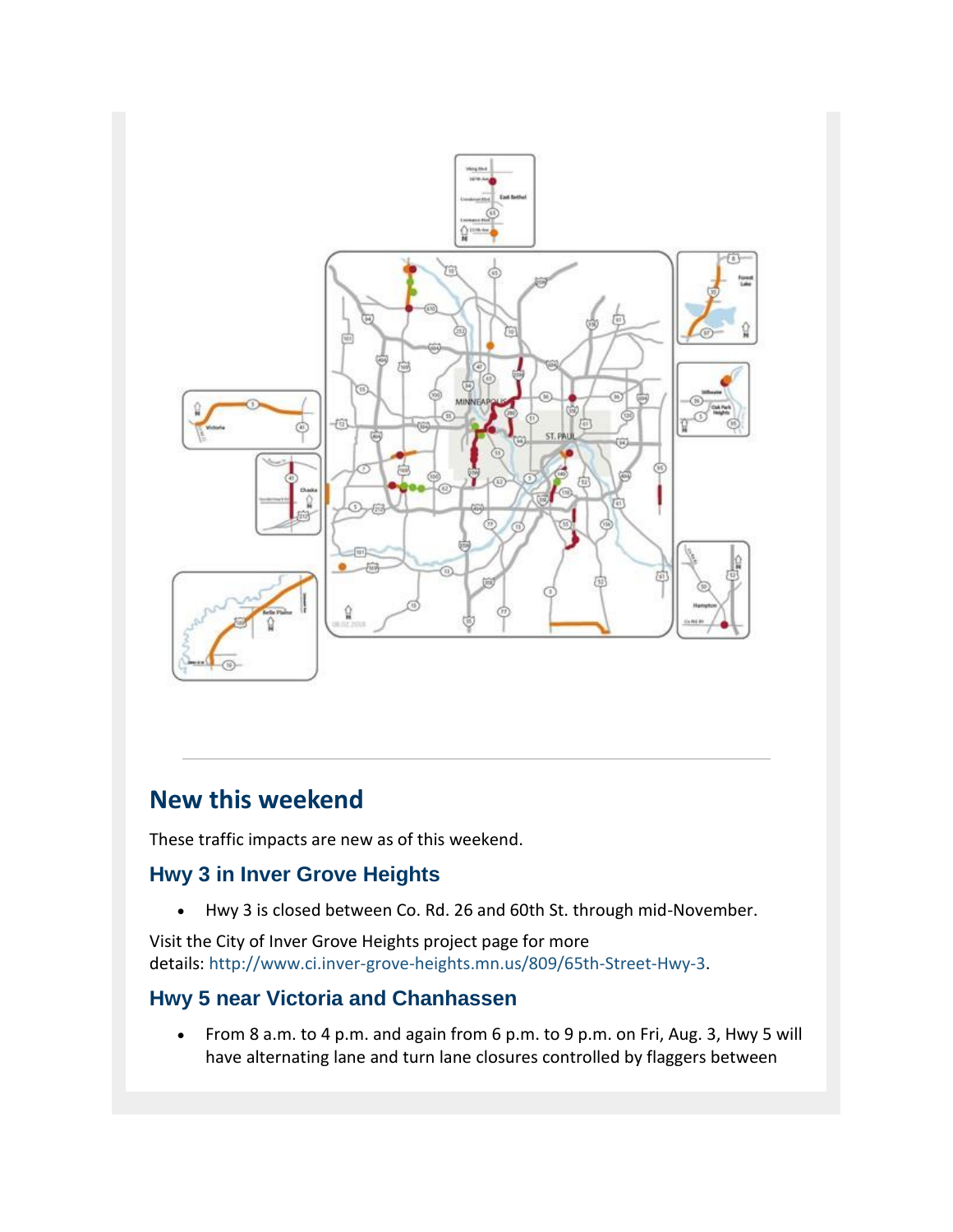Co. Rd. 11 and Hwy 41. Then again on Sat, Aug. 4 and Sun, Aug. 5 from 7 a.m. to 5 p.m. each day.

### **Hwy 7 Minnetonka to St. Louis Park**

 Beginning 7 p.m. Fri, Aug. 3, Hwy 7 will be reduced to a single lane in both directions between Shady Oak Rd. and Louisiana Ave. through 5 a.m. Mon, Aug. 6.

[Visit the Hwy 7 Minnetonka to SLP project page for more details.](http://wwwdev.dot.state.mn.us/metro/projects/hwy7minnetonkaslp/index.html?utm_content=&utm_medium=email&utm_name=&utm_source=govdelivery&utm_term=)

## **Hwy 25 near Scott and Carver County border**

 From 8 a.m. to 4 p.m. and again from 6 p.m. to 9 p.m. on Fri, Aug. 3, Hwy 25 will have alternating lane and turn lane closures controlled by flaggers Scott/Carver County Border to west of Co. Rd. 14.

## **35W@94: Downtown to Crosstown in Minneapolis**

- The following are now open: The ramp from WB I-94 to 11th St., 5th Ave. S ramp to EB I-94, All lanes and sidewalks fully open on the Franklin Ave. Bridge.
- Beginning Fri, Aug. 3, the 40th St. bridge over I-35W will be closed to pedestrians and bicyclists through fall 2020. [Detour: Paved trail on the east](http://www.dot.state.mn.us/35w94/pdf/detourmaps/40thst-bridge.pdf?utm_content=&utm_medium=email&utm_name=&utm_source=govdelivery&utm_term=)  [side of MLK park, 42nd St, 2nd Ave.](http://www.dot.state.mn.us/35w94/pdf/detourmaps/40thst-bridge.pdf?utm_content=&utm_medium=email&utm_name=&utm_source=govdelivery&utm_term=)

[Visit the 35W@94: Downtown to Crosstown project page for more details.](http://www.dot.state.mn.us/35w94/?utm_content=&utm_medium=email&utm_name=&utm_source=govdelivery&utm_term=)

#### **I-35W in Minneapolis**

- Beginning 9 p.m. Fri, Aug. 3, I-35W will be closed in both directions between Hwy 62 and I-694 in Minneapolis. Crews will begin closing the on and off ramps for I-35W about one to two hours before closing the interstate.
- Beginning 9 p.m. Fri, Aug. 3, Hwy 280 also will be closed during the I-35W closure. Both directions of Hwy 280 will remain open to local traffic between University Ave. and Larpenteur Ave. SB I-35W from Co. Rd. C to SB Hwy 280 will be closed. WB Hwy 36 to SB Hwy 280 will be closed.
- The ramp from Hennepin Ave. to SB I-35W will be closed until 5 a.m. Mon, Aug 6.
- Access from SB I-694 to Co. Rd. C will remain open.
- [Detour: Hwy 62, Hwy 100 and I-694](http://www.dot.state.mn.us/35w94/pdf/detourmaps/i35w-hwy62-i694.pdf?utm_content=&utm_medium=email&utm_name=&utm_source=govdelivery&utm_term=)
- Part of this closure coincides with the 35W@94: Downtown to Crosstown Project. Visit the project website for more details at: [www.mndot.gov/35w94.](http://www.dot.state.mn.us/35w94/?utm_content=&utm_medium=email&utm_name=&utm_source=govdelivery&utm_term=) Part of this closure coincides with the I-35W Minneapolis to Roseville Project. Visit the project website for more details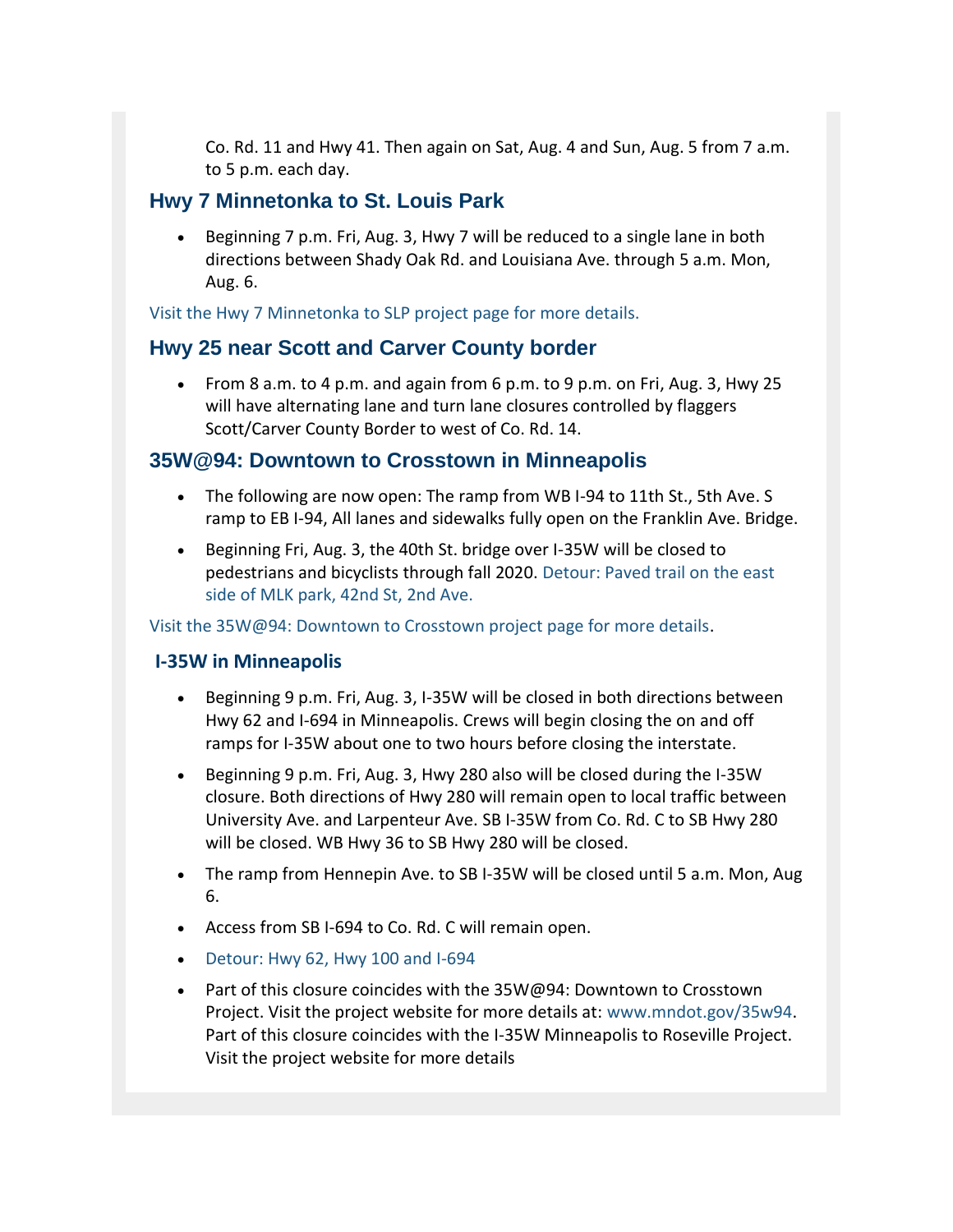at: [www.mndot.gov/metro/projects/i35w-mpls-roseville.](http://www.dot.state.mn.us/metro/projects/i35w-mpls-roseville/?utm_content=&utm_medium=email&utm_name=&utm_source=govdelivery&utm_term=)

## **Hwy 41 near Chanhassen**

• From 8 a.m. to 4 p.m. and again from 6 p.m. to 9 p.m. on Fri, Aug. 3, Hwy 41 will have alternating lane and turn lane closures controlled by flaggers between Hwy 7 and Hwy 5. Then again on Sat, Aug. 4 and Sun, Aug. 5 from 7 a.m. to 5 p.m. each day.

### **Hwy 62 in Eden Prairie and Edina**

- The ramp from Tracy Ave. to EB Hwy 62 is now open.
- The ramps from SB Hwy 169 to EB Hwy 62 and from EB Hwy 62 to NB Hwy 169 will open Fri, Aug. 3
- The ramp from Gleason Rd. to WB Hwy 62 will open Sat, Aug. 4.

[Visit the Hwy 62 project page for more details.](http://www.dot.state.mn.us/metro/projects/hwy62/?utm_content=&utm_medium=email&utm_name=&utm_source=govdelivery&utm_term=)

## **Hwy 65 Ham Lake to East Bethel**

- Beginning Fri, Aug. 3, work begins at the intersection of Hwy 65 and 187th Ave. through fall.
- Beginning Fri, Aug. 3, SB Hwy 65 will be reduced to a single lane at 187th Ave. and there will be no access to 187th Ave. west of Hwy 65 until 5 a.m. Mon, Aug. 6.

[Visit the Hwy 65 project page for more details.](http://wwwdev.dot.state.mn.us/metro/projects/hwy65rci/?utm_content=&utm_medium=email&utm_name=&utm_source=govdelivery&utm_term=)

### **Hwy 95 in Stillwater**

 Beginning 12:01 a.m. Sat, Aug. 4, Hwy 95 in both directions will have temporary, short-term lane closures between Nelson St. and Elm St. until 5 a.m. the same day.

### **Hwy 149 High Bridge in St. Paul**

 Hwy 149/Dodd Rd. from Wentworth Ave. to Delaware Ave. is now open. This work was part of an Xcel Energy project.

### **Hwy 169 in Champlin**

• 114th and 120th Avenues east of Hwy 169 are schedule to open by Sun, Aug. 5.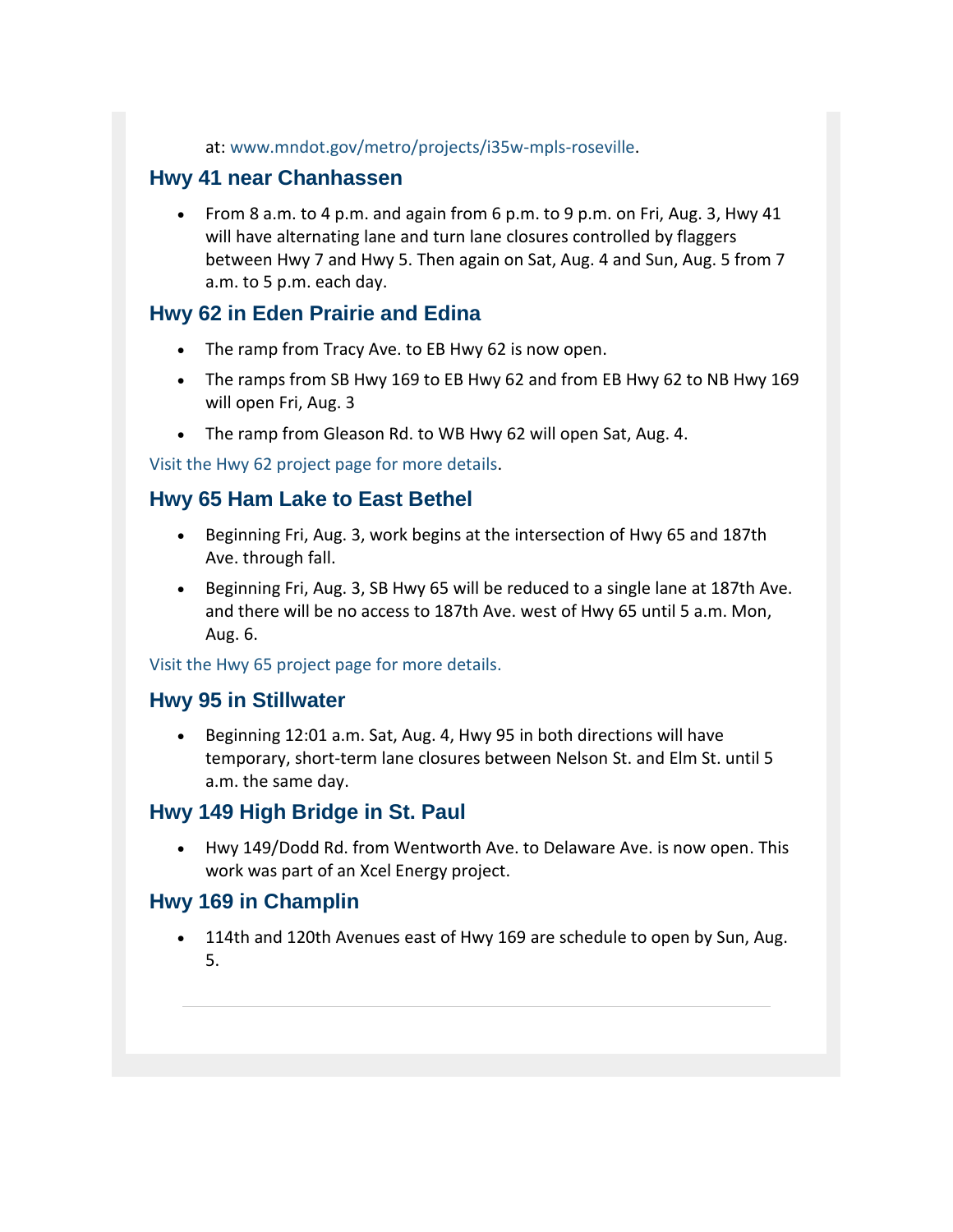## **Upcoming**

These traffic impacts will happen early next week.

## **Hwy 3 in Inver Grove Heights**

 Beginning Tue, Aug. 7, the intersection of Hwy 3 and Rich Valley Rd/Co. Rd. 71 will be closed through mid-September.

[Visit the Hwy 3 in Inver Grove Heights project page for more details.](http://www.dot.state.mn.us/metro/projects/hwy3invergrove/index.html?utm_content=&utm_medium=email&utm_name=&utm_source=govdelivery&utm_term=)

## **Hwy 25 near Scott and Carver County border**

 From 8 a.m. to 4 p.m. and again from 6 p.m. to 9 p.m. on Mon, Aug. 6 and Tue, Aug. 7, Hwy 25 will have alternating lane and turn lane closures controlled by flaggers Scott/Carver County Border to west of Co. Rd. 14.

## **Hwy 62 in Eden Prairie and Edina**

- Beginning Mon, Aug. 6, the ramp from EB Hwy 62 to SB Hwy 169 will be closed through Sun, Aug. 12 and the ramp from EB Hwy 212 to EB Hwy 62/Hwy 169 will be closed through Wed, Aug. 15.
- Beginning Mon, Aug. 6, Clearwater Dr. will be open to right turns in and out. Access to Beach Rd. from WB Hwy 62 will be closed through Tue, Aug. 28. Follow the signed detour.

#### [Visit the Hwy 62 project page for more details.](http://www.dot.state.mn.us/metro/projects/hwy62/?utm_content=&utm_medium=email&utm_name=&utm_source=govdelivery&utm_term=)

## **Hwy 65 in Fridley**

 Beginning Mon, Aug. 6, preliminary work begins along the west side of SB Hwy 65 between 64th Ave. and W. Moore Lake Dr. Watch for shoulder closures and construction traffic.

## **Existing and ongoing**

These projects have already begun and continue to have traffic impacts. No new impacts related to these projects are beginning this weekend.

## **Hwy 3 in Inver Grove Heights**

- Hwy 3 will be closed between Hwy 149 and Hwy 55 through fall 2018. Detour: I-494 and Hwy 149
- The intersection Hwy 3 and 65th St. will be closed through mid-November.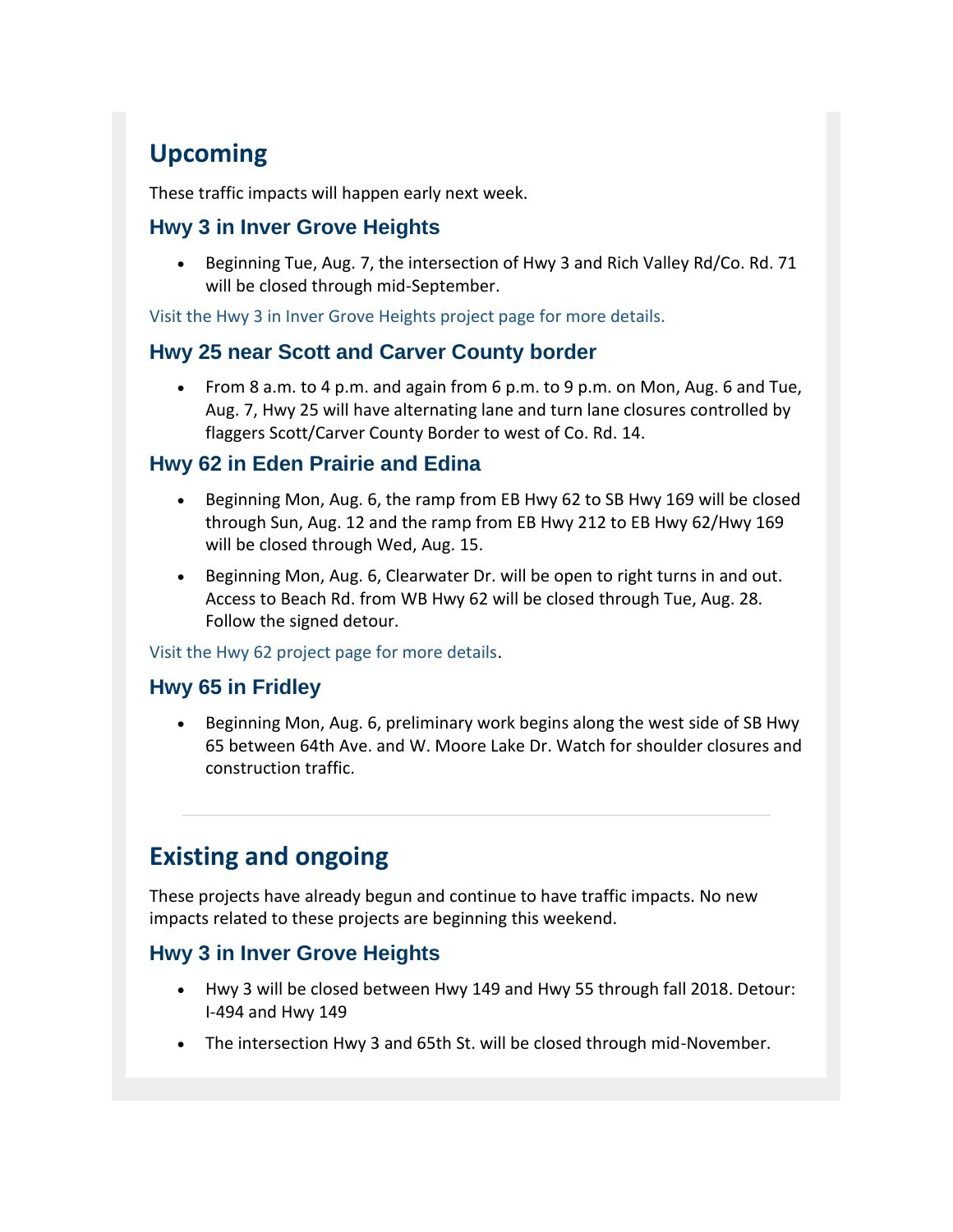This is a city of Inver Grove Heights project. Visit the City of Inver Grove Heights project page for more details: [http://www.ci.inver-grove](http://www.ci.inver-grove-heights.mn.us/809/65th-Street-Hwy-3?utm_content=&utm_medium=email&utm_name=&utm_source=govdelivery&utm_term=)[heights.mn.us/809/65th-Street-Hwy-3.](http://www.ci.inver-grove-heights.mn.us/809/65th-Street-Hwy-3?utm_content=&utm_medium=email&utm_name=&utm_source=govdelivery&utm_term=)

[Visit the Hwy 3 in Inver Grove Heights project page for more details.](http://wwwdev.dot.state.mn.us/metro/projects/hwy3invergrove/index.html?utm_content=&utm_medium=email&utm_name=&utm_source=govdelivery&utm_term=)

## **Hwy 7 Minnetonka to St. Louis Park**

- The free right turn lane from Fifth Ave. N. in Hopkins to Hwy 7 is closed through August. Motorists should go to the light and turn right.
- Watch for lane closures on Hwy 7 and to accesses to local streets through September.

[Visit the Hwy 7 Minnetonka to SLP project page for more details.](http://wwwdev.dot.state.mn.us/metro/projects/hwy7minnetonkaslp/index.html?utm_content=&utm_medium=email&utm_name=&utm_source=govdelivery&utm_term=)

#### **35W@94: Downtown to Crosstown in Minneapolis**

- The access to downtown (11th St./5th Ave. S/E. Grant St.) from NB I-35W is closed through fall 2018 and the access out of downtown (from 12th St./4th Ave.) to SB I-35W is closed through fall 2021. [Routes into and out of](http://www.dot.state.mn.us/35w94/pdf/detourmaps/downtown-access-map.pdf?utm_content=&utm_medium=email&utm_name=&utm_source=govdelivery&utm_term=)  [downtown.](http://www.dot.state.mn.us/35w94/pdf/detourmaps/downtown-access-map.pdf?utm_content=&utm_medium=email&utm_name=&utm_source=govdelivery&utm_term=)
- WB I-94 is reduced to two lanes from Chicago Ave. to Nicollet Ave. through fall 2018. SB I-35W is reduced to two lanes from downtown Minneapolis to 43rd St. through fall 2019. NB I-35W is reduced to three lanes from 43rd St. to downtown Minneapolis through fall 2021. [View map of all lane closures.](http://wwwdev.dot.state.mn.us/35w94/pdf/35wandi94-lane-reductions.pdf?utm_content=&utm_medium=email&utm_name=&utm_source=govdelivery&utm_term=)
- The following ramps are closed: EB I-94 to SB I-35W is closed through fall 2021, NB I-35W to WB I-94 is closed through fall 2021, SB I-35W to 35th St. is closed through fall 2020, 4th Ave./16th St. to WB I-94 closed through early October 2018.
- The following bridges are closed: 26th St. bridge over I-35W and 24th St. pedestrian bridge over I-35W until fall 2021
- There are several other road, lane, ramp and local street closures.

[Visit the 35W@94: Downtown to Crosstown project page for more details.](http://www.dot.state.mn.us/35w94/index.html?utm_content=&utm_medium=email&utm_name=&utm_source=govdelivery&utm_term=)

## **I-35 North Metro Split from Lino Lakes to Forest Lake**

- NB I-35 is reduced to two lanes and separated with concrete barriers between Hwy 97 and Hwy 8 through mid-August. Motorists, should expect congestion and allow yourself extra time if driving through the area.
- SB I-35 will periodically be reduced to two lanes near Hwy 8 in Forest Lake through mid-August.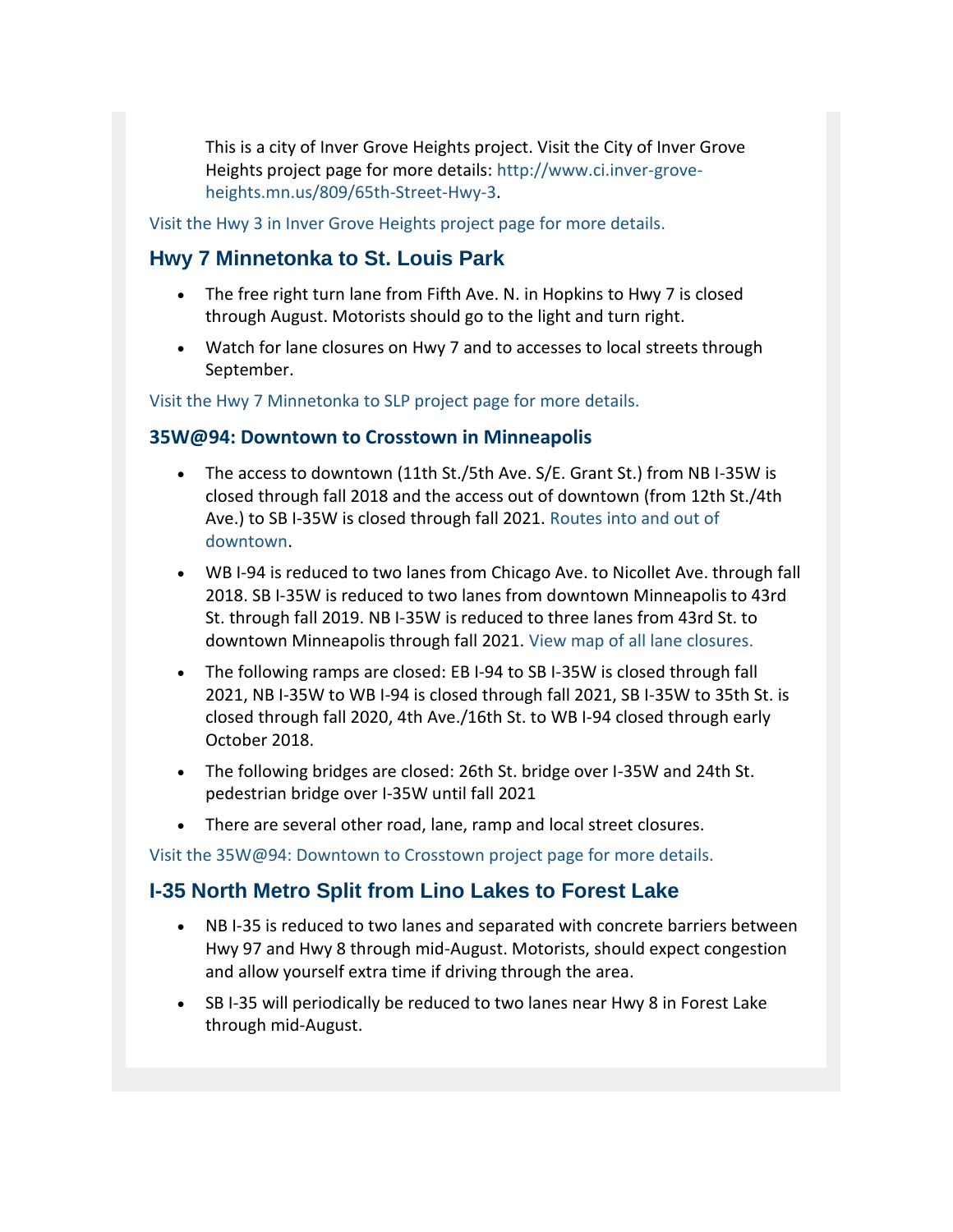[Visit the I-35 North Metro Split project page for more details.](http://wwwdev.dot.state.mn.us/metro/projects/i35northmetrosplit/?utm_content=&utm_medium=email&utm_name=&utm_source=govdelivery&utm_term=)

## **I-35E in Little Canada**

• The ramp from NB I-35E to EB Hwy 36 is closed through late August.

## **I-35W Minneapolis to Roseville**

- NB/SB I-35W is reduced by one lane between 4th St. and Co. Rd. C through Fri, Oct. 12, when weekend closures are not occurring.
- The following ramps to/from NB I-35W will be closed from 10 p.m. to 6 a.m. Mon. through Fri. through Fri, Oct. 12 (these ramps will not be closed consecutively): 4th St. SE, SE 11th St., Johnson St/New Brighton Blvd/Stinson Blvd., Industrial Blvd.

[Visit the I-35W Resurfacing project page for more details.](http://wwwdev.dot.state.mn.us/metro/projects/i35w-mpls-roseville/index.html?utm_content=&utm_medium=email&utm_name=&utm_source=govdelivery&utm_term=)

## **Hwy 36 Stillwater Lift Bridge**

- The Hwy 36 Stillwater Lift Bridge over the St. Croix River between Stillwater, MN and Houlton, WI is closed to ALL traffic. It will reopen for pedestrian and bicycle traffic in June of 2019.
- Traffic has been transferred to the new [St. Croix Crossing Bridge](http://wwwdev.dot.state.mn.us/stcroixcrossing/?utm_content=&utm_medium=email&utm_name=&utm_source=govdelivery&utm_term=) to the south in Oak Park Heights.

[Visit the Stillwater Lift Bridge project page for more details.](http://wwwdev.dot.state.mn.us/metro/projects/liftbridge/?utm_content=&utm_medium=email&utm_name=&utm_source=govdelivery&utm_term=)

## **Hwy 41 Chaska**

 Hwy 41 is closed between Hundertmark Rd. and Pioneer Trl. through early September. Primary Detour: Hwy 212, Powers Blvd., Lyman Blvd.

Visit the Hwy 41 Project – Jonathan Area website for more details: [www.co.carver.mn.us/Hwy41ProjectJonathan.](http://www.co.carver.mn.us/Hwy41ProjectJonathan?utm_content=&utm_medium=email&utm_name=&utm_source=govdelivery&utm_term=)

## **Hwy 50 in Farmington**

- Hwy 50 is reduced to a single lane with flaggers in both directions between 4:30 a.m. and 5 p.m. through mid-August. While crews work, there may be early morning noise throughout the project area.
- The Co. Rd. 80 intersection at Hwy 50 is closed through late August.

[Visit the Hwy 50 in Farmington project page for more details.](http://wwwdev.dot.state.mn.us/metro/projects/hwy50farmington/index.html?utm_content=&utm_medium=email&utm_name=&utm_source=govdelivery&utm_term=)

## **Hwy 62 in Eden Prairie and Edina**

EB and WB Hwy 62 are reduced to a single lane from Shady Oak Rd. to I-494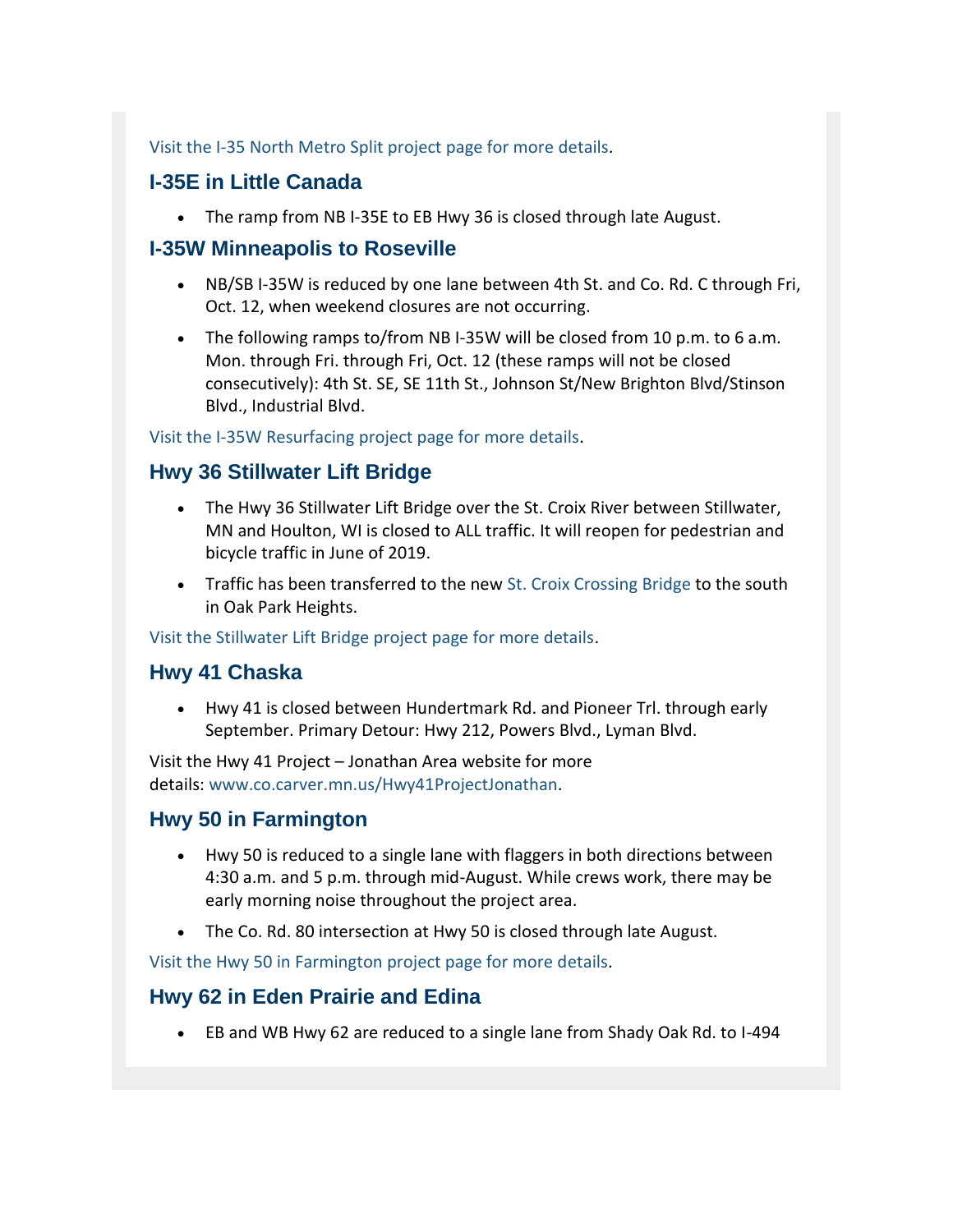through Mon, Aug. 13.

Access to and from Hwy 62 at Clearwater Dr. is closed through Mon, Aug. 6.

[Visit the Hwy 62 project page for more details.](http://www.dot.state.mn.us/metro/projects/hwy62/?utm_content=&utm_medium=email&utm_name=&utm_source=govdelivery&utm_term=)

## **Hwy 65 Ham Lake to East Bethel**

 The center median of Hwy 65 is closed at 157th Ave. Right turns only allowed from Hwy 65 and 157th Ave. through fall.

[Visit the Hwy 65 RCI project page for more details.](http://www.dot.state.mn.us/metro/projects/hwy65rci/?utm_content=&utm_medium=email&utm_name=&utm_source=govdelivery&utm_term=)

## **I-94 East Metro (Woodbury to St. Paul)**

 All major road construction is complete. However, crews are finishing up several minor wrap-up items over the next few weeks. Work is expected to be complete by late August.

[Visit the I-94 East Metro project page for more details.](http://www.dot.state.mn.us/metro/projects/i94stpaul?utm_content=&utm_medium=email&utm_name=&utm_source=govdelivery&utm_term=)

## **I-94 Minneapolis to Brooklyn Center**

 The Whitney pedestrian bridge (connecting Loring Park to Walker Art Center/Sculpture Garden) is closed to walkers and bikers through early August. [Detour: Vineland Place and Oak Grove St.](http://wwwdev.dot.state.mn.us/metro/projects/i94brooklyncntr/pdf/detour-map-whitney-ped-bridge.pdf?utm_content=&utm_medium=email&utm_name=&utm_source=govdelivery&utm_term=)

[Visit the I-94 Minneapolis to Brooklyn Center project page for more](http://wwwdev.dot.state.mn.us/metro/projects/i94brooklyncntr/index.html?utm_content=&utm_medium=email&utm_name=&utm_source=govdelivery&utm_term=) details.

## **Hwy 95/Manning Ave. Woodbury to Denmark Twp.**

 Hwy 95 is closed in both directions from Bailey Rd. to 70th St. through Fri, Sept. 7. Primary Detour: 70th St, Woodbury Dr. (Co. Rd. 19), Bailey Rd.

[Visit the Hwy 95 Safety Improvement Projects project page for more details.](http://wwwdev.dot.state.mn.us/metro/projects/hwy95safetyimprovements/?utm_content=&utm_medium=email&utm_name=&utm_source=govdelivery&utm_term=)

## **Hwy 149 High Bridge in St. Paul**

- The Hwy 149 High Bridge is closed through December 2018. Primary Detour: Annapolis St. to Robert St to Kellogg Blvd to West 7th St. to Smith Ave/Hwy 149
- An Xcel Energy project is underway along Hwy 149/Dodd Rd. Motorists should anticipate the following traffic impacts due to project work: Hwy 149/Dodd Rd. traffic will be shifted and lanes will be narrowed from Hwy 110 to Lake Dr. to replace and relocate gas main through mid-August.
- There are several other road, lane and trail/sidewalk closures.

[Visit the Hwy 149 High Bridge project page for details.](http://wwwdev.dot.state.mn.us/metro/projects/hwy149highbridge/index.html?utm_content=&utm_medium=email&utm_name=&utm_source=govdelivery&utm_term=)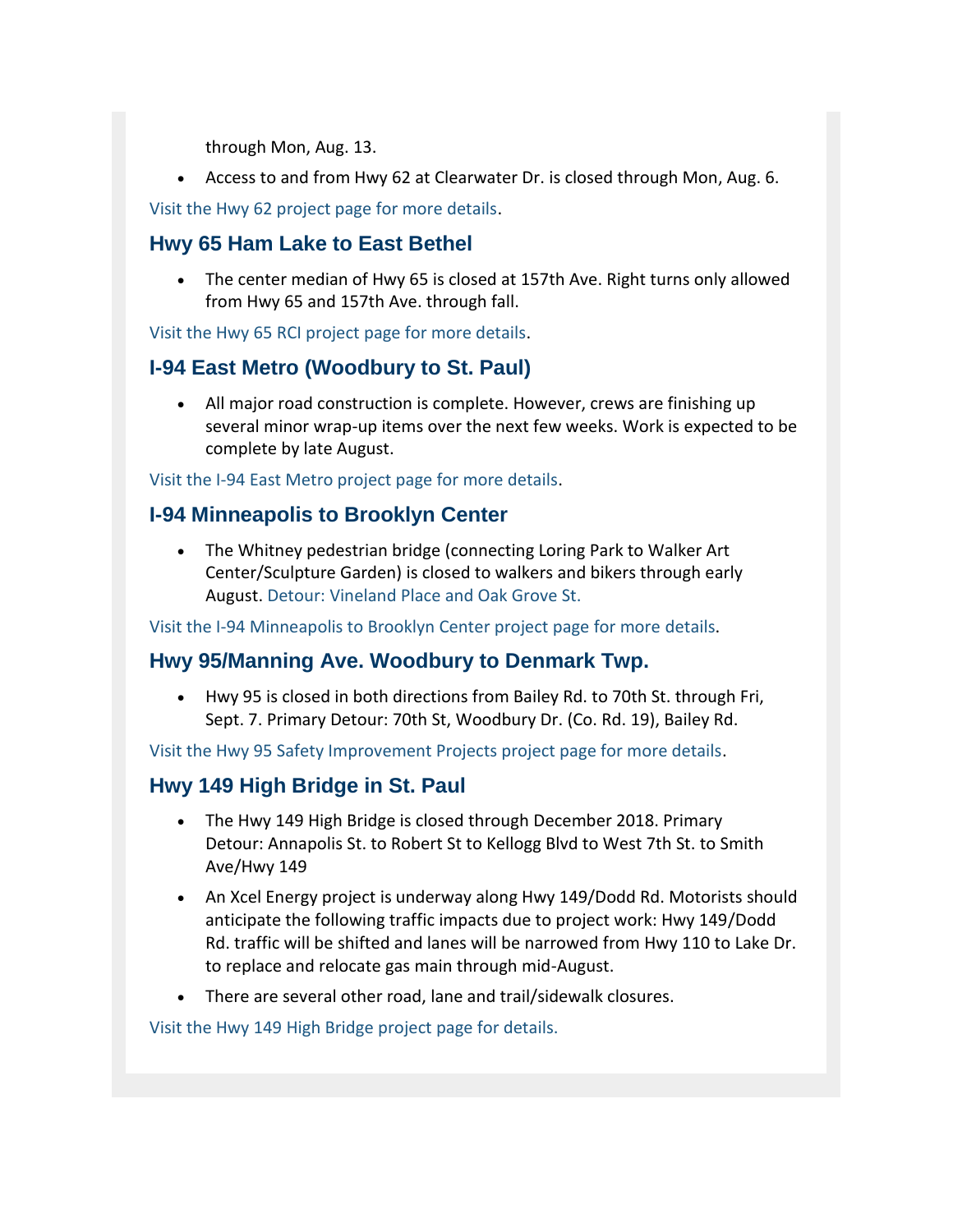## **Hwy 169 in Belle Plaine, Jordan**

- Hwy 169 is a single lane with head to head traffic traveling on the southbound lanes from south of Hwy 25 in Belle Plaine to Hwy 19 in Blakely Township through early August. Note: For business access, use Hwy 25.
- Hwy 169 is a single lane with head to head traffic traveling on southbound lanes from just south of Hwy 282 in Jordan to north of Hwy 25 in Belle Plaine through mid-September. [Business Detour Map.](http://wwwdev.dot.state.mn.us/metro/projects/hwy169belleplaineandjordan/pdf/detour-map-jordan-businesses.pdf?utm_content=&utm_medium=email&utm_name=&utm_source=govdelivery&utm_term=)

[Visit the Hwy 169 in Belle Plaine, Jordan project page for more details.](http://wwwdev.dot.state.mn.us/metro/projects/hwy169belleplaineandjordan/index.html?utm_content=&utm_medium=email&utm_name=&utm_source=govdelivery&utm_term=)

## **Hwy 169 in Champlin**

- All Hwy 169 traffic is a single lane in each direction on the southbound roadway between the Mississippi River and Hwy 610 through late September.
- 101st Ave. east of Hwy 169 is closed through September.
- The ramp from WB Hwy 610 to NB Hwy 169 will be closed through late September.

[Visit the Hwy 169 in Champlin project page for more details.](http://wwwdev.dot.state.mn.us/metro/projects/hwy169champlin/index.html?utm_content=&utm_medium=email&utm_name=&utm_source=govdelivery&utm_term=)

## **Completed projects**

- [Hwy 7 in Minnetonka](http://www.dot.state.mn.us/metro/projects/hwy7minnetonka/?utm_content=&utm_medium=email&utm_name=&utm_source=govdelivery&utm_term=)
- I-35 in Elko New Market
- [I-35W and Co. Rd. I in Arden Hills \(Ramsey County Project\)](https://www.ramseycounty.us/residents/roads-transit/2018-construction-maintenance/county-road-irice-creek-parkway-roundabout?utm_content=&utm_medium=email&utm_name=&utm_source=govdelivery&utm_term=)
- [Hwy 47/University Ave.](http://wwwdev.dot.state.mn.us/metro/projects/hwy47mpls/index.html?utm_content=&utm_medium=email&utm_name=&utm_source=govdelivery&utm_term=)
- Hwy 62 and 34th Ave. Bridge in Minneapolis
- Hwy 62 Portland to 28th Ave.
- Hwy 77 and Diffley Rd. in Eagan

## **More about Metro Area weekend traffic impacts**

Visit: [mndot.gov/weekendtrafficimpacts](http://www.dot.state.mn.us/weekendtrafficimpacts/?utm_content=&utm_medium=email&utm_name=&utm_source=govdelivery&utm_term=)

This map is meant to be a helpful tool as you plan your weekend travel in the Twin Cities metro area. We welcome your feedback on how we can best deliver this